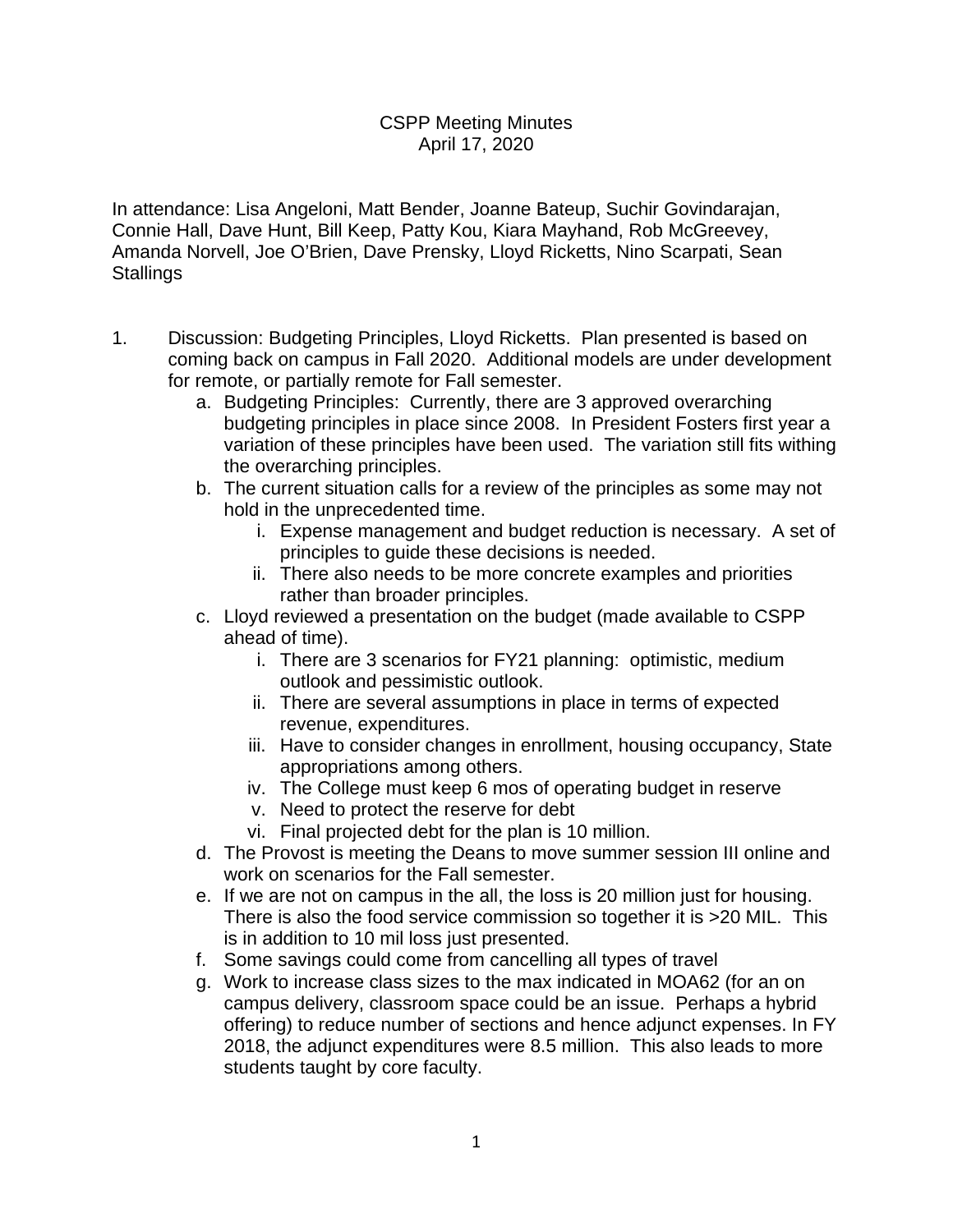2. Discussion: What do we hold dear? CSPP needs to discuss the priorities and present them to the campus.

## **Action: CSPP agreed to consider FY21 and look at it as a stand-alone period of 12-18 months. The principles will apply to that time period. We still need to keep the future in mind.**

- a. In order to develop the principles, we must consider what the top priorities are: What he hold dear.
- b. Our fundamental purpose is to ensure that students maintain progress toward the degree with appropriate academic credit.
- c. In the fully online scenario there will likely be student pushback about paying full tuition if they are not on campus with the full set of opportunities.
- d. Marketing TCNJ is also a consideration in this scenario. What makes TCNJ special under these circumstances?
- e. TCNJ's great student success is key to sticking with TCNJ. It is only 1 semester over 4 years.
- f. Retention rate is high and this is also based on the in person model. The new freshmen don't know that quite yet. Makes it harder to make the case. Once we are back to normal, we will deliver;
- g. Lowering tuition at least conveys the message that TCNJ is understanding of families changed financial circumstances.
- h. When is the decision regarding return to campus in the fall? The goal is June 1<sup>st</sup>. Until we decide that we are not coming back in person at the usual time, we can't really plan for the other models.
- 3. "Emergency Budget Planning Principles" note: The academic side of the College needs to deliver 8 mil in cost savings. How do we do that?
	- a. No replacements for equipment, computers, etc. If it works, don't replace it"
	- b. Maintain affordability for current students flat tuition means less increase in scholarships;
	- c. Maintain student progress toward their degree—not delay graduation.
	- d. Can faculty shift research (3 FWH) to teaching? The Provost previously notified faculty that SOSA and Sabbaticals would not be affected.
	- e. Develop criteria for stopping programs (more extracurricular than curricular.

Question: Is the agreement with PRC impacted (housing etc)? No. Revenue is a fixed 420,000 for ground lease payment and then the College leases the gym back at 370,000.

**Action: Amanda will add the budget principles from this FY to the Google doc as a starting point for the new list of principles.** 

**Goal is to finalize them at the next meeting on April 22, 2020.**